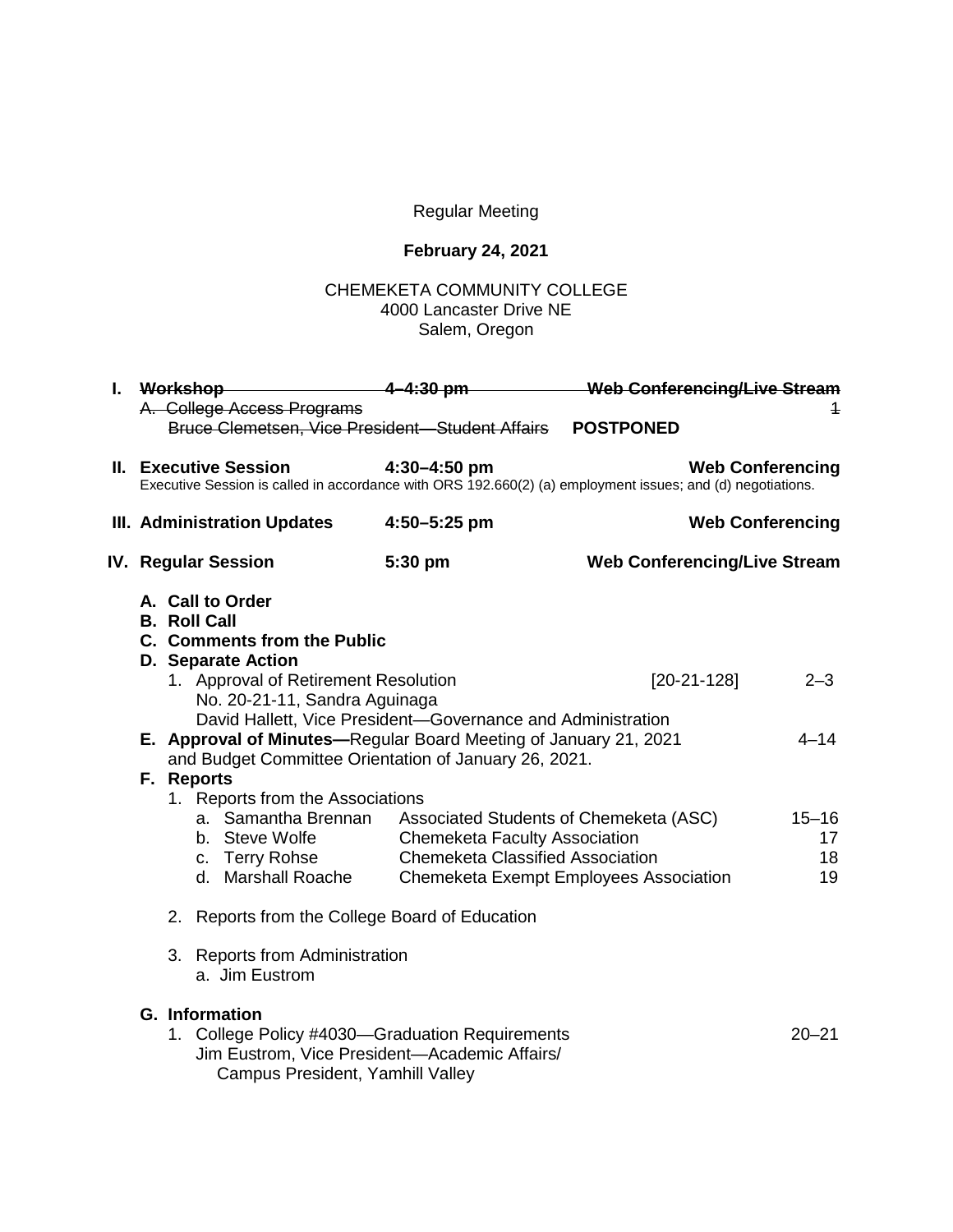|    |                                                                                                                                                                                                                                                                                                                                                                                                   | 2. Limited Residential Electrician Certificate of Completion<br>Jim Eustrom, Vice President-Academic Affairs/<br>Campus President, Yamhill Valley                                                    |               | $22 - 23$ |  |  |
|----|---------------------------------------------------------------------------------------------------------------------------------------------------------------------------------------------------------------------------------------------------------------------------------------------------------------------------------------------------------------------------------------------------|------------------------------------------------------------------------------------------------------------------------------------------------------------------------------------------------------|---------------|-----------|--|--|
|    |                                                                                                                                                                                                                                                                                                                                                                                                   | <b>H. Standard Reports</b><br>1. Personnel Report<br>David Hallett, Vice President-Governance and Administration                                                                                     |               | 24        |  |  |
|    |                                                                                                                                                                                                                                                                                                                                                                                                   | 2. Budget Status Report<br>Miriam Scharer, Vice President/Chief Financial Officer                                                                                                                    |               | $25 - 28$ |  |  |
|    |                                                                                                                                                                                                                                                                                                                                                                                                   | 3. Capital Projects Report<br>Miriam Scharer, Vice President/Chief Financial Officer                                                                                                                 |               | 29        |  |  |
|    |                                                                                                                                                                                                                                                                                                                                                                                                   | 4. Chemeketa Cooperative Regional Library Service Report<br>Bruce Clemetsen, Vice President-Student Affairs                                                                                          |               | $30 - 32$ |  |  |
|    |                                                                                                                                                                                                                                                                                                                                                                                                   | 5. Student Success Data Points<br>Jim Eustrom, Vice President-Academic Affairs/<br>Campus President, Yamhill Valley                                                                                  |               | 33        |  |  |
|    |                                                                                                                                                                                                                                                                                                                                                                                                   | 6. Chemeketa Community College COVID-19<br>Health and Safety Operational Plan<br>Miriam Scharer, President/Chief Executive Officer                                                                   |               | 34        |  |  |
|    |                                                                                                                                                                                                                                                                                                                                                                                                   | 7. Recognition Report<br>Jessica Howard, President/Chief Executive Officer                                                                                                                           |               | 35        |  |  |
|    |                                                                                                                                                                                                                                                                                                                                                                                                   | 8. President's Report<br>Jessica Howard, President/Chief Executive Officer                                                                                                                           |               | $36 - 38$ |  |  |
| L. |                                                                                                                                                                                                                                                                                                                                                                                                   | <b>Separate Action (Continued)</b><br>2. Approval of Proposed Student Tuition for 2021-2022<br>Miriam Scharer, Vice President/Chief Financial Officer                                                | $[20-21-129]$ | $39 - 43$ |  |  |
| J. | <b>Action</b><br>Consent Calendar Process (Items will be approved by the consent calendar process unless withdrawn at the<br>request of a member of the board. Item or items requested to be removed by a member of the board will be<br>removed from the consent calendar by the chairperson for discussion. A separate motion will then be<br>required to take action on the item in question.) |                                                                                                                                                                                                      |               |           |  |  |
|    |                                                                                                                                                                                                                                                                                                                                                                                                   | 1. Approval of Resolution No. 20-21-09, Proclamation of<br>February 1-28, 2021 as Career and Technical<br><b>Education Month</b><br>Jessica Howard, President/Chief Executive Officer                | $[20-21-130]$ | 44-45     |  |  |
|    |                                                                                                                                                                                                                                                                                                                                                                                                   | 2. Approval of Revised 2021-2022 Proposed Budget<br>Calendar and Resolution No. 20-21-10, Setting Budget<br><b>Committee Meeting Dates</b><br>Miriam Scharer, Vice President/Chief Financial Officer | $[20-21-131]$ | 46–48     |  |  |
|    |                                                                                                                                                                                                                                                                                                                                                                                                   | 3. Approval of College Policy #5120—Residence<br>Bruce Clemetsen, Vice President-Student Affairs                                                                                                     | $[20-21-132]$ | 49–50     |  |  |